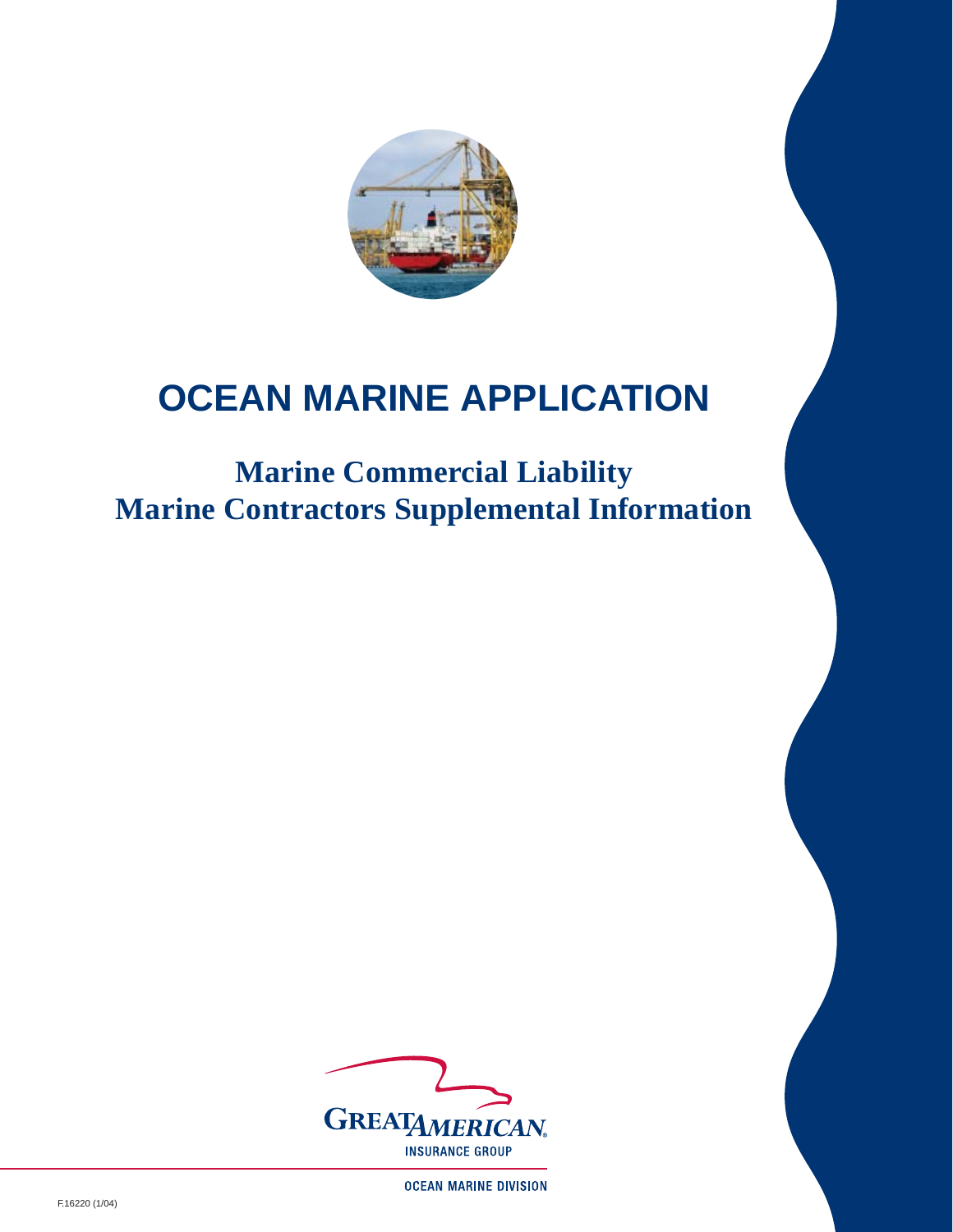

## **MARINE CONTRACTORS SUPPLEMENTAL INFORMATION**

This is not a Binder

❏ **Great American Insurance Company of New York**

❏ **Great American Insurance Company**

 $\Box$ 

| NAME OF APPLICANT                                                                                                                                                            | PRODUCER NAME AND ADDRESS                                        |  |  |  |  |
|------------------------------------------------------------------------------------------------------------------------------------------------------------------------------|------------------------------------------------------------------|--|--|--|--|
| ADDRESS - NUMBER AND STREET                                                                                                                                                  |                                                                  |  |  |  |  |
| <b>STATE</b><br>ZIP<br><b>CITY</b>                                                                                                                                           |                                                                  |  |  |  |  |
| LOCATION OF INSURED'S STORAGE YARDS                                                                                                                                          |                                                                  |  |  |  |  |
| $A.$ $\overline{\phantom{a}}$                                                                                                                                                |                                                                  |  |  |  |  |
|                                                                                                                                                                              |                                                                  |  |  |  |  |
| $C.$ $C.$                                                                                                                                                                    |                                                                  |  |  |  |  |
| TOTAL NUMBER OF YEARS IN BUSINESS                                                                                                                                            | NUMBER OF YEARS UNDER CURRENT MANAGEMENT                         |  |  |  |  |
| ACTUAL GROSS RECEIPTS PAST 12 MONTHS<br>\$                                                                                                                                   | PROJECTED GROSS RECEIPTS NEXT 12 MONTHS<br>\$                    |  |  |  |  |
| EXPIRATION DATE OF CURRENT POLICY                                                                                                                                            | REQUESTED ATTACHMENT DATE                                        |  |  |  |  |
| OPERATIONS (CHECK ALL THAT APPLY AND PERCENTAGE)                                                                                                                             |                                                                  |  |  |  |  |
| $\Box$ Piledriving<br>$\Box$ Carpentry<br>$\%$                                                                                                                               | $\Box$ Dock construction<br>$\%$<br>$-$ %                        |  |  |  |  |
| $\Box$ Boat lift installation<br>$\Box$ Bridge repair<br>$\sim$ %                                                                                                            | $\Box$ Excavation<br>%<br>$-$ %                                  |  |  |  |  |
| $\Box$ Revetment construction<br>$\Box$ Seawall construction<br>$\sim$ %                                                                                                     | $\Box$ Bridge construction<br>$\sim$ %<br>$\frac{9}{6}$          |  |  |  |  |
|                                                                                                                                                                              | $\Box$ Other $\frac{1}{\text{please describe}}$<br>$\frac{9}{6}$ |  |  |  |  |
| Percentage of work subcontracted: ___________________%                                                                                                                       |                                                                  |  |  |  |  |
| IS SUBCONTRACTED WORK ACCOMPANIED BY A:                                                                                                                                      |                                                                  |  |  |  |  |
| Hold harmless/indemnity agreement? T Yes T No                                                                                                                                |                                                                  |  |  |  |  |
| $\Box$ Yes $\Box$ No<br>Waiver of subrogation?                                                                                                                               |                                                                  |  |  |  |  |
| Are certificates of insurance required? $\Box$ Yes $\Box$<br>No                                                                                                              |                                                                  |  |  |  |  |
| \$<br><b>What Limits?</b>                                                                                                                                                    |                                                                  |  |  |  |  |
| $\Box$ No<br>⊔<br>Yes If yes, please describe:<br>Do you ever act as a subcontractor?                                                                                        |                                                                  |  |  |  |  |
| $\Box$ No<br>$\Box$ Yes<br>Does the applicant enter into contractual agreements other than those normal to the industry?<br>If yes, provide details and copies of contracts: |                                                                  |  |  |  |  |
| Does the insured have a written safety program in-force at this time?                                                                                                        | $\Box$ Yes<br>$\Box$ No                                          |  |  |  |  |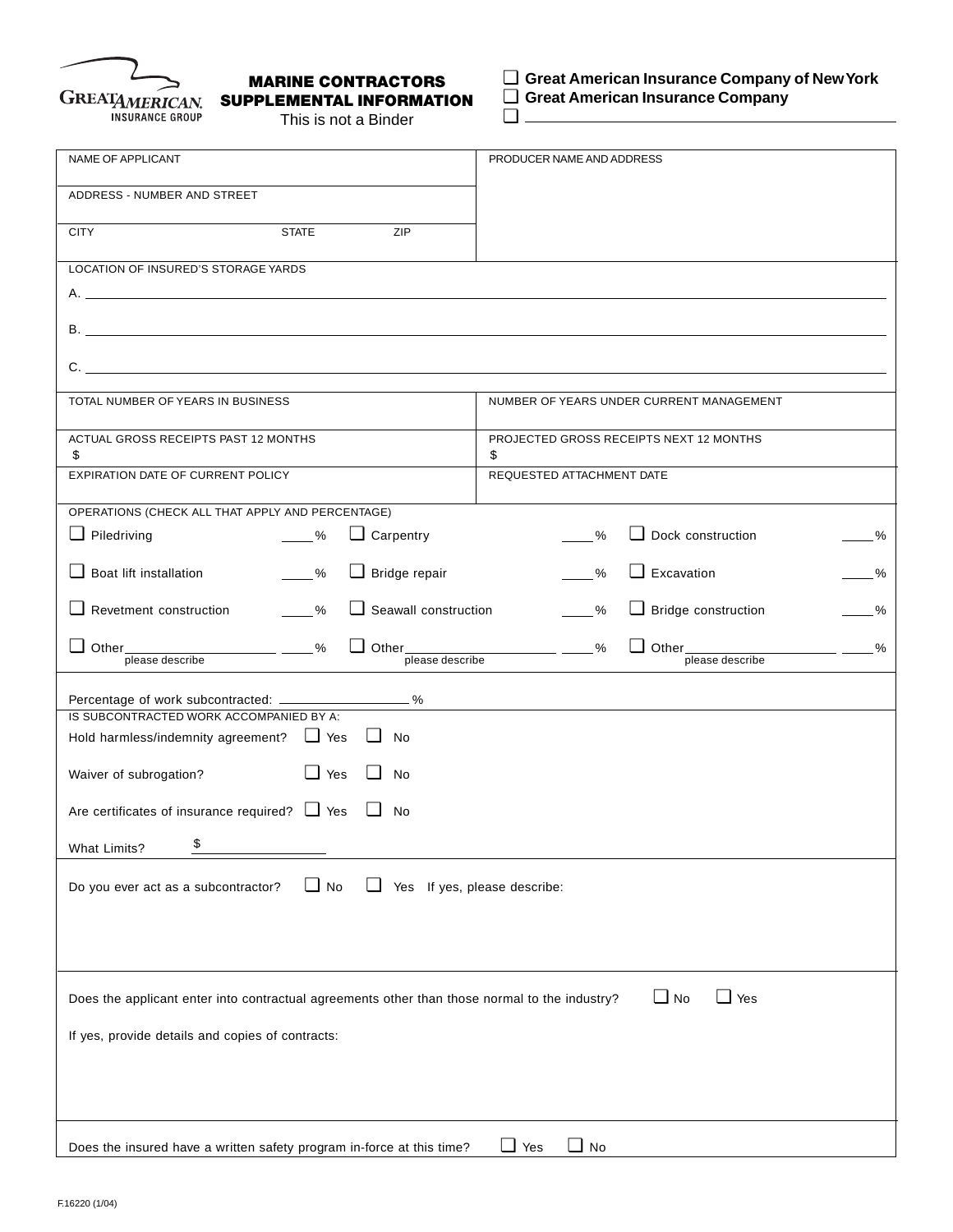| Schedule of Vessels to be insured: (attach separate sheet if necessary)<br>$\Box$ P&I<br>$\Box$ Hull<br>$\Box$ Pollution<br><b>Applicable Coverage:</b> |                                                                                                                                                       |                                                          |     |              |                                                                                      |                   |             |                       |  |  |
|---------------------------------------------------------------------------------------------------------------------------------------------------------|-------------------------------------------------------------------------------------------------------------------------------------------------------|----------------------------------------------------------|-----|--------------|--------------------------------------------------------------------------------------|-------------------|-------------|-----------------------|--|--|
| HULL DESCRIPTION                                                                                                                                        |                                                                                                                                                       | LENGTH                                                   | AGE | GRT          | <b>HULL LIMIT</b>                                                                    | HULL DED.         |             | <b>P&amp;I</b>        |  |  |
|                                                                                                                                                         |                                                                                                                                                       |                                                          |     |              | \$                                                                                   | \$                |             | $\Box$                |  |  |
|                                                                                                                                                         |                                                                                                                                                       |                                                          |     |              | \$                                                                                   | \$                |             | ❏                     |  |  |
|                                                                                                                                                         |                                                                                                                                                       |                                                          |     |              | \$                                                                                   | \$                |             | $\Box$                |  |  |
|                                                                                                                                                         |                                                                                                                                                       |                                                          |     |              | \$                                                                                   | \$                |             | $\Box$                |  |  |
|                                                                                                                                                         |                                                                                                                                                       |                                                          |     |              | \$                                                                                   | \$                |             | $\Box$                |  |  |
|                                                                                                                                                         |                                                                                                                                                       |                                                          |     |              | \$                                                                                   | \$                |             | ❏                     |  |  |
|                                                                                                                                                         |                                                                                                                                                       |                                                          |     |              | \$                                                                                   | \$                |             | $\Box$                |  |  |
|                                                                                                                                                         |                                                                                                                                                       |                                                          |     |              | $\, \, \raisebox{12pt}{$\scriptstyle \$}$                                            | \$                |             | $\Box$                |  |  |
| Limit Required:                                                                                                                                         | PROTECTION AND INDEMNITY COVERAGE:<br>$\frac{\mathcal{S}}{\mathcal{S}}$<br>$\frac{\$$ Deductible:<br># of crew to be covered excluding owners: ______ |                                                          |     |              |                                                                                      |                   |             |                       |  |  |
| POLLUTION LIMIT: (IF APPLICABLE)                                                                                                                        |                                                                                                                                                       |                                                          |     |              |                                                                                      |                   |             |                       |  |  |
| $\frac{\$$ CERCLA: $\frac{\$}$<br>OPA:<br><b>BERTHING LOCATION OF VESSELS:</b>                                                                          |                                                                                                                                                       |                                                          |     |              |                                                                                      |                   |             |                       |  |  |
|                                                                                                                                                         |                                                                                                                                                       |                                                          |     |              |                                                                                      |                   |             |                       |  |  |
| EXPERIENCE OF VESSEL OPERATORS INCLUDING ANY USCG LICENSE INFO:                                                                                         |                                                                                                                                                       |                                                          |     |              |                                                                                      |                   |             |                       |  |  |
|                                                                                                                                                         |                                                                                                                                                       |                                                          |     |              |                                                                                      |                   |             |                       |  |  |
|                                                                                                                                                         |                                                                                                                                                       |                                                          |     |              |                                                                                      |                   |             |                       |  |  |
|                                                                                                                                                         |                                                                                                                                                       |                                                          |     |              | SCHEDULE OF EQUIPMENT TO BE INSURED: (ATTACH SEPARATE SHEET IF NECESSARY)            |                   |             |                       |  |  |
|                                                                                                                                                         | <b>DESCRIPTION</b>                                                                                                                                    |                                                          | AGE | <b>MODEL</b> |                                                                                      | <b>DEDUCTIBLE</b> |             | LIMIT                 |  |  |
|                                                                                                                                                         |                                                                                                                                                       |                                                          |     |              | \$                                                                                   | \$                |             |                       |  |  |
|                                                                                                                                                         |                                                                                                                                                       |                                                          |     |              | \$                                                                                   | \$                |             |                       |  |  |
|                                                                                                                                                         |                                                                                                                                                       |                                                          |     |              | \$                                                                                   | \$                |             |                       |  |  |
|                                                                                                                                                         |                                                                                                                                                       |                                                          |     |              | \$                                                                                   | \$                |             |                       |  |  |
|                                                                                                                                                         |                                                                                                                                                       |                                                          |     |              | \$                                                                                   | \$                |             |                       |  |  |
|                                                                                                                                                         |                                                                                                                                                       |                                                          |     |              |                                                                                      |                   |             |                       |  |  |
|                                                                                                                                                         |                                                                                                                                                       |                                                          |     |              |                                                                                      |                   |             |                       |  |  |
|                                                                                                                                                         |                                                                                                                                                       |                                                          |     |              |                                                                                      |                   |             |                       |  |  |
| Has your insurance ever been cancelled or nonrenewed? $\Box$ No $\Box$ Yes If yes, please explain:                                                      |                                                                                                                                                       |                                                          |     |              |                                                                                      |                   |             |                       |  |  |
|                                                                                                                                                         |                                                                                                                                                       |                                                          |     |              |                                                                                      |                   |             |                       |  |  |
|                                                                                                                                                         |                                                                                                                                                       |                                                          |     |              |                                                                                      |                   |             |                       |  |  |
| Current Premiums (i.e. Deposit and Adjustment rate):                                                                                                    |                                                                                                                                                       |                                                          |     |              |                                                                                      |                   |             |                       |  |  |
| MCL Limit of Liability required: \$                                                                                                                     |                                                                                                                                                       |                                                          |     |              |                                                                                      |                   |             |                       |  |  |
|                                                                                                                                                         |                                                                                                                                                       |                                                          |     |              |                                                                                      |                   |             |                       |  |  |
| MCL deductible required: \$                                                                                                                             |                                                                                                                                                       |                                                          |     |              |                                                                                      |                   |             |                       |  |  |
| Proposed date of attachment:                                                                                                                            |                                                                                                                                                       |                                                          |     |              |                                                                                      |                   |             |                       |  |  |
|                                                                                                                                                         |                                                                                                                                                       |                                                          |     |              | Marine Comprehensive Liability, Hull, P&I and Pollution loss record prior five years |                   |             |                       |  |  |
|                                                                                                                                                         |                                                                                                                                                       | (attach hard loss runs, Gross claim prior to deductible) |     |              |                                                                                      |                   |             |                       |  |  |
| DATE OF LOSS                                                                                                                                            |                                                                                                                                                       | DETAILS OF LOSS                                          |     |              | TOTAL AMOUNT OF DAMAGE                                                               |                   |             | <b>CURRENT STATUS</b> |  |  |
|                                                                                                                                                         |                                                                                                                                                       |                                                          |     |              |                                                                                      |                   | <b>OPEN</b> | <b>CLOSED</b>         |  |  |
|                                                                                                                                                         |                                                                                                                                                       |                                                          |     |              | \$                                                                                   |                   | $\Box$      | $\Box$                |  |  |
|                                                                                                                                                         |                                                                                                                                                       |                                                          |     |              | \$                                                                                   |                   | $\Box$      | $\Box$                |  |  |
|                                                                                                                                                         |                                                                                                                                                       |                                                          |     |              | \$                                                                                   |                   | $\Box$      | $\Box$                |  |  |
|                                                                                                                                                         |                                                                                                                                                       |                                                          |     |              | \$                                                                                   |                   | $\Box$      | $\Box$                |  |  |
|                                                                                                                                                         |                                                                                                                                                       |                                                          |     |              | \$                                                                                   |                   | $\Box$      | $\Box$                |  |  |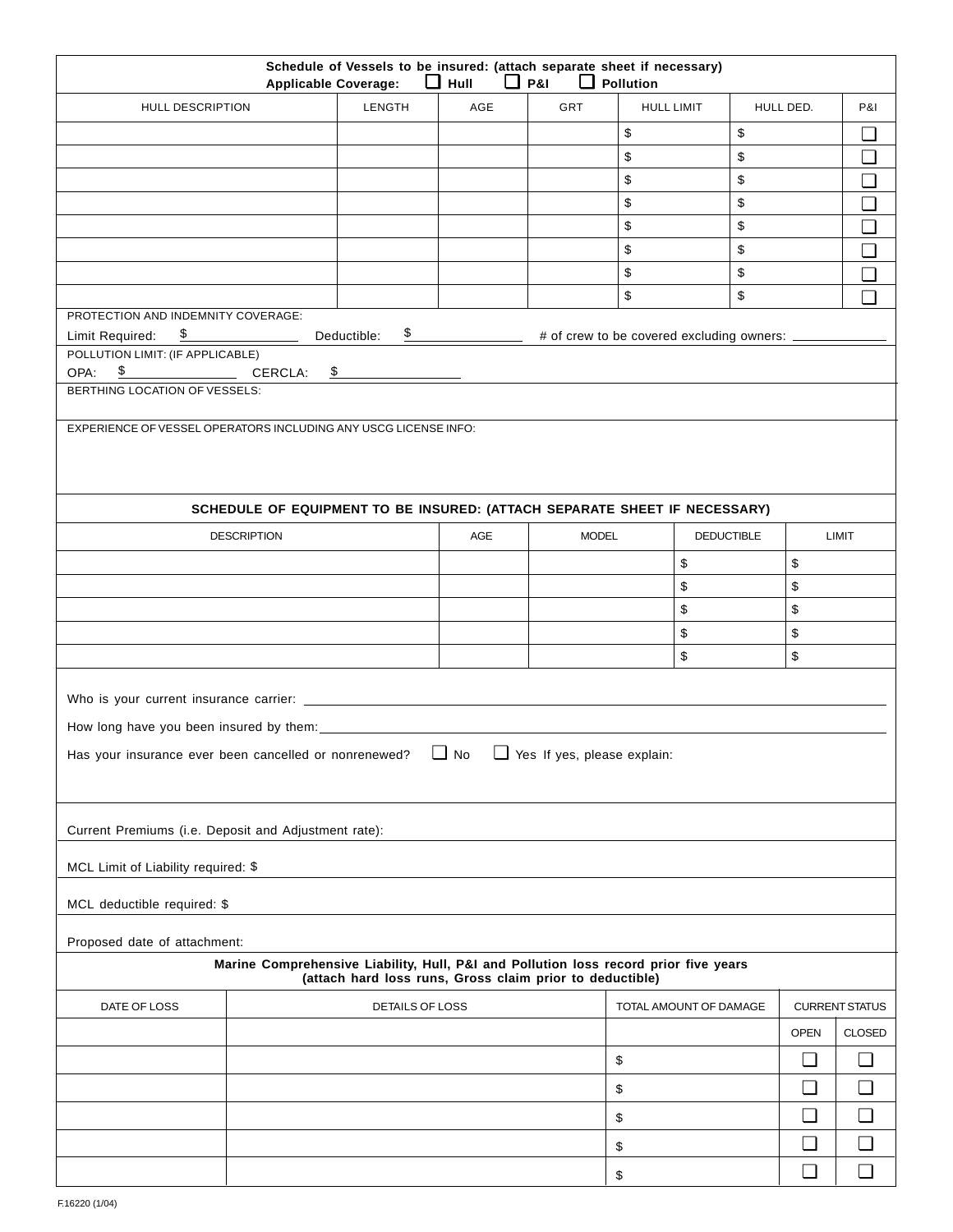| DESCRIBE YARD AND BUILDING FIRE PROTECTION:                                                                                                                                                                                                                                                                                                                                                                                                                                                                  |                |                      |                                                                         |                         |              |  |  |  |
|--------------------------------------------------------------------------------------------------------------------------------------------------------------------------------------------------------------------------------------------------------------------------------------------------------------------------------------------------------------------------------------------------------------------------------------------------------------------------------------------------------------|----------------|----------------------|-------------------------------------------------------------------------|-------------------------|--------------|--|--|--|
| DESCRIBE YARD SECURITY:                                                                                                                                                                                                                                                                                                                                                                                                                                                                                      |                |                      |                                                                         |                         |              |  |  |  |
| Are revenues generated from other than the marine operations described above? $\Box$ No $\Box$ Yes If yes, provide details:                                                                                                                                                                                                                                                                                                                                                                                  |                |                      |                                                                         |                         |              |  |  |  |
| Does applicant use employee leasing services and/or temporary workers?<br>If yes, are there:<br>Hold harmless/indemnity agreements in place in the applicant's favor?<br>Waiver of subrogation?<br>Are certificates of insurance obtained?<br><b>What Limits?</b>                                                                                                                                                                                                                                            |                |                      | $\Box$ No<br>$\Box$ Yes<br>$\Box$ Yes $\Box$ No<br>$\Box$ Yes $\Box$ No | $\Box$ Yes<br>$\Box$ No |              |  |  |  |
| TO ARRANGE A YARD INSPECTION CONTACT:                                                                                                                                                                                                                                                                                                                                                                                                                                                                        |                |                      |                                                                         |                         |              |  |  |  |
| <b>NAME</b>                                                                                                                                                                                                                                                                                                                                                                                                                                                                                                  | <b>ADDRESS</b> |                      |                                                                         |                         | PHONE NUMBER |  |  |  |
| <b>REMARKS</b>                                                                                                                                                                                                                                                                                                                                                                                                                                                                                               |                |                      |                                                                         |                         |              |  |  |  |
| Any person who knowingly and with intent to defraud any insurance company or other person files an application for insurance<br>containing any false information, or conceals for the purpose of misleading, information concerning any fact material thereto,<br>commits a fraudulent insurance act, which is a crime. (Applicable to New York State only.)<br>Signing this application does not bind the Applicant to purchase the insurance or the Company to accept the risk, but it is agreed that this |                |                      |                                                                         |                         |              |  |  |  |
| application shall be the basis of the contract should a policy be issued.                                                                                                                                                                                                                                                                                                                                                                                                                                    |                |                      |                                                                         |                         |              |  |  |  |
| APPLICANT SIGNATURE                                                                                                                                                                                                                                                                                                                                                                                                                                                                                          |                | <b>COMPANY TITLE</b> |                                                                         |                         | <b>DATE</b>  |  |  |  |
| PRODUCER SIGNATURE                                                                                                                                                                                                                                                                                                                                                                                                                                                                                           |                | <b>COMPANY TITLE</b> |                                                                         |                         | <b>DATE</b>  |  |  |  |